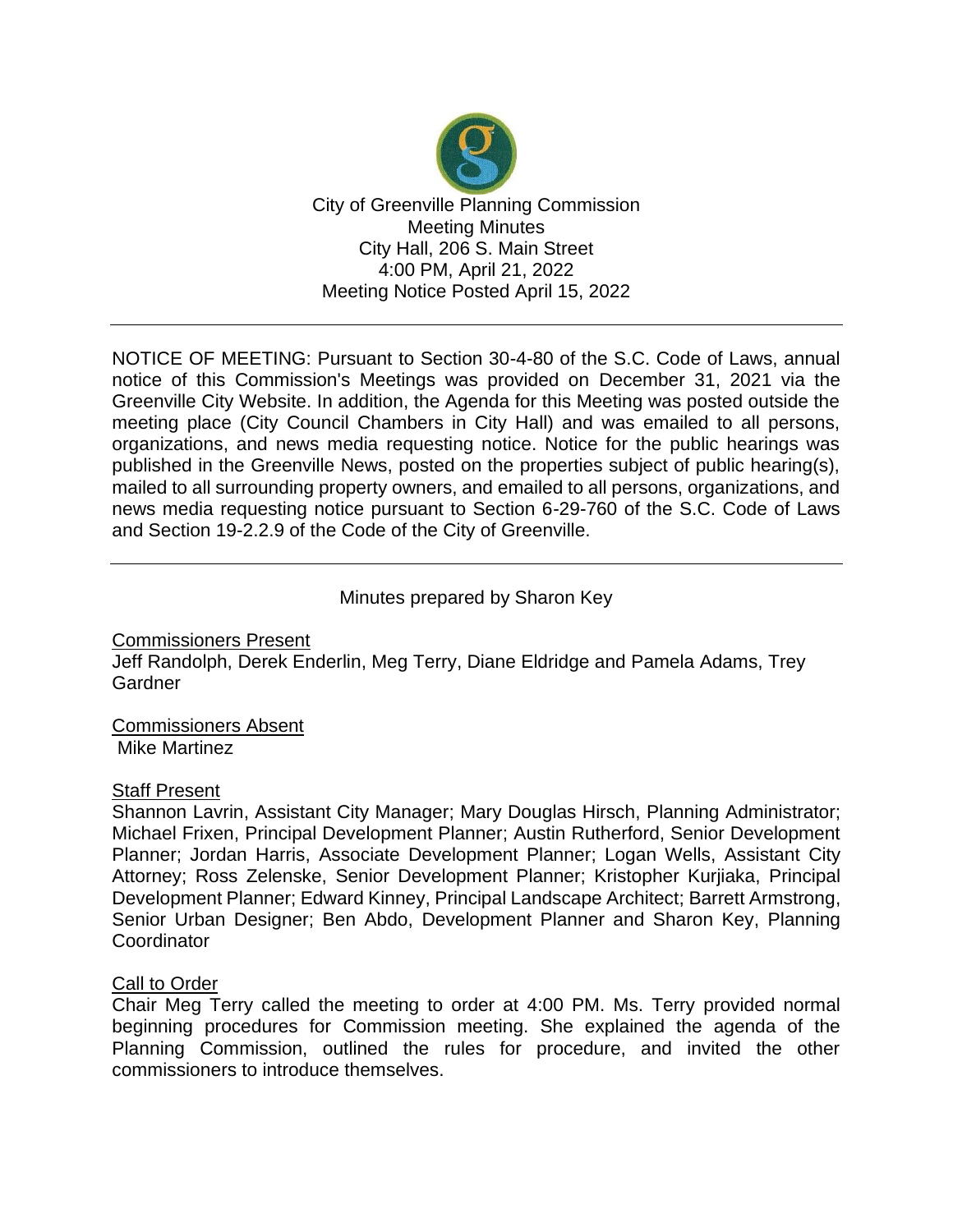### **Approval of Previous Meeting Minutes**

Mr. Randolph – change meeting location and moved to approve minutes as proposed for the previous meetings. Mr. Gardner seconded the motion, and the minutes were unanimously approved 6-0.

#### Call for Affidavits from Applicants

Staff reported that all public notice affidavits were received.

### Acceptance of Agenda

Ms. Eldridge motioned to approve the agenda with acceptance of the requested deferral of MD-21-1004, SN-21-1005, Z-1-2022 and SD-22-2022 respectively. Mr. Enderlin seconded the motion. The motion passed unanimously.

No Conflicts of Interest

# **OLD BUSINESS**

**A. MD-21-1004** *Applicant has requested deferral to May 2022*

Application by DHD Riley, LLC/Drew Schaumber for a **MULTI-FAMILY DEVELOPMENT** on approximately 5.75 acres located at **LOWNDES HILL ROAD AND I-385** for 88 units ("The Riley Overbrook") (TM# 019500-01-00201).

#### **B. SN-21-1005** *Applicant has requested deferral to May 2022*

Application by DHD Riley, LLC/Drew Schaumber for a **STREET NAME CHANGE** from Woodlark Street to Oakley Drive between Lowndes Hill Road and I-385.

**C. SD-22-128**

Application by Whitelane Acquisitions, LLC for a **SUBDIVISION** of 8.55 acres located at **200 FAIRFOREST ROAD** from portion of 1 LOT to 88 LOTS. ("Alston Park Townhomes") (TM# portion of M011010100307)

- Staff Report presented by Principal Development Planner Kris Kurjiaka
	- o Commission asked about the number of units facing Ridge Rd.
	- o Commission asked about regulations on naming roads
	- o Commission asked about site layout, flood plains, setbacks, and cul-desac/hammer head requirements with fire department's code

Applicant: Chris Laney, 121 West Stone Ave, Unit 12 – Presented project and offered to answer questions

• Commission asked about townhome plans details and facing Ridge Rd orientation.

Public comments: None

The commission discussed the project

**\*Motion: Mr. Randolph moved to approve SD-22-128 with change to comment #2 to the correct number of units. Seconded by Mr. Gardner. The motion passed by a vote of 6-0 vote.**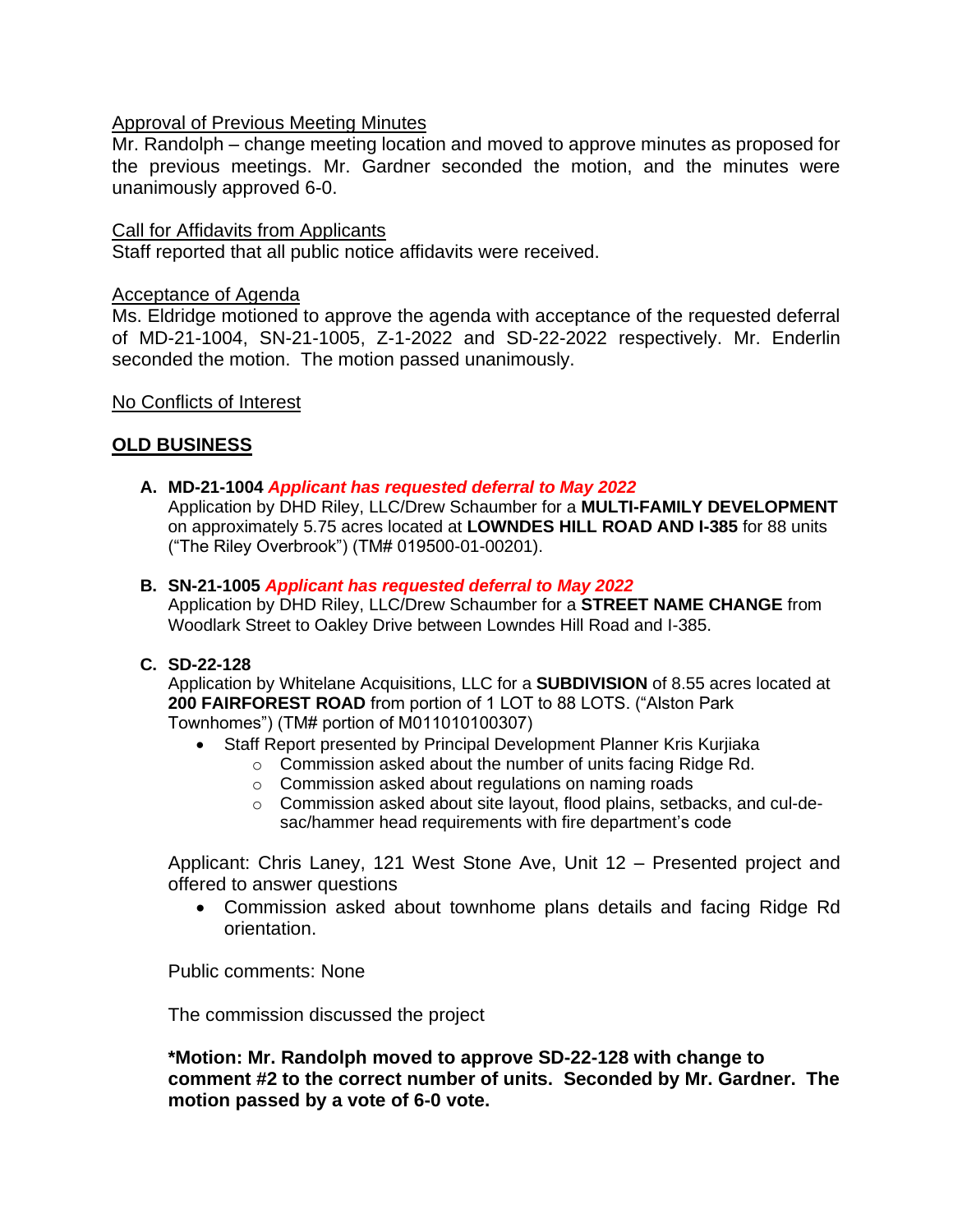#### **D. Z-1-2022** *City requests deferral to month yet to be determined*

Application by City of Greenville for a **TEXT AMENDMENT** to (1) Amend and replace Section 19-6.9. *Single-family residential infill standards* in order to modify single-family use standards that pertain to the construction of new homes, additions, garages, carports, and driveways within established single-family residential areas; and, (2) Amend Section 19-2.3.18 *Alternative Equivalent Compliance* to allow application availability to Section 19-6.9 for the purpose of requesting alternatives to 19-6.9.2(A) *Mass and Form Analysis*.

# **NEW BUSINESS**

### **A. AX-4-2022**

Application by Andretta J Robinson for **ANNEXATION** and **REZONE** of approximately 3.001 acres located at **2550 N. PLEASANTBURG DRIVE** from C-3, Commercial district, in Greenville County to C-3, Regional commercial district, in the City of Greenville. (TM# 0183030100401)

• Staff Report presented by Senior Development Planner Austin Rutherford

Applicant: Unavailable to attend

Public comments: None

The commission discussed the project

#### **\*Motion: Mr. Gardner moved to approve AX-4-2022 both annexation and rezone to C-3. Seconded by Ms. Eldridge. The motion passed by a vote of 6-0 vote.**

**B. AX-5-2022**

Application by Parker Group Development, LLC for **ANNEXATION** and **REZONE** of approximately 0.16 acre located at **8 CALDER DRIVE** from C-2, Commercial district, in Greenville County to RDV, Redevelopment district, in the City of Greenville. (TM# 0121001001100)

• Staff Report presented by Senior Development Planner Austin Rutherford

Applicant: Matt Alexander 123 Welborn St. – Presented annexation and offers to answer questions

Public comments: None

The commission discussed the project

### **\*Motion: Mr. Enderlin moved to approve AX-5-2022. Seconded by Ms. Adams. The motion passed by a vote of 6-0 vote.**

### **C. AX-6-2022**

Application by Trey Cole/Artful Home Designs, LLC for **ANNEXATION** and **REZONE** of approximately 1.12 acres located at **ANDERSON ROAD** and **CONWELL STREET** from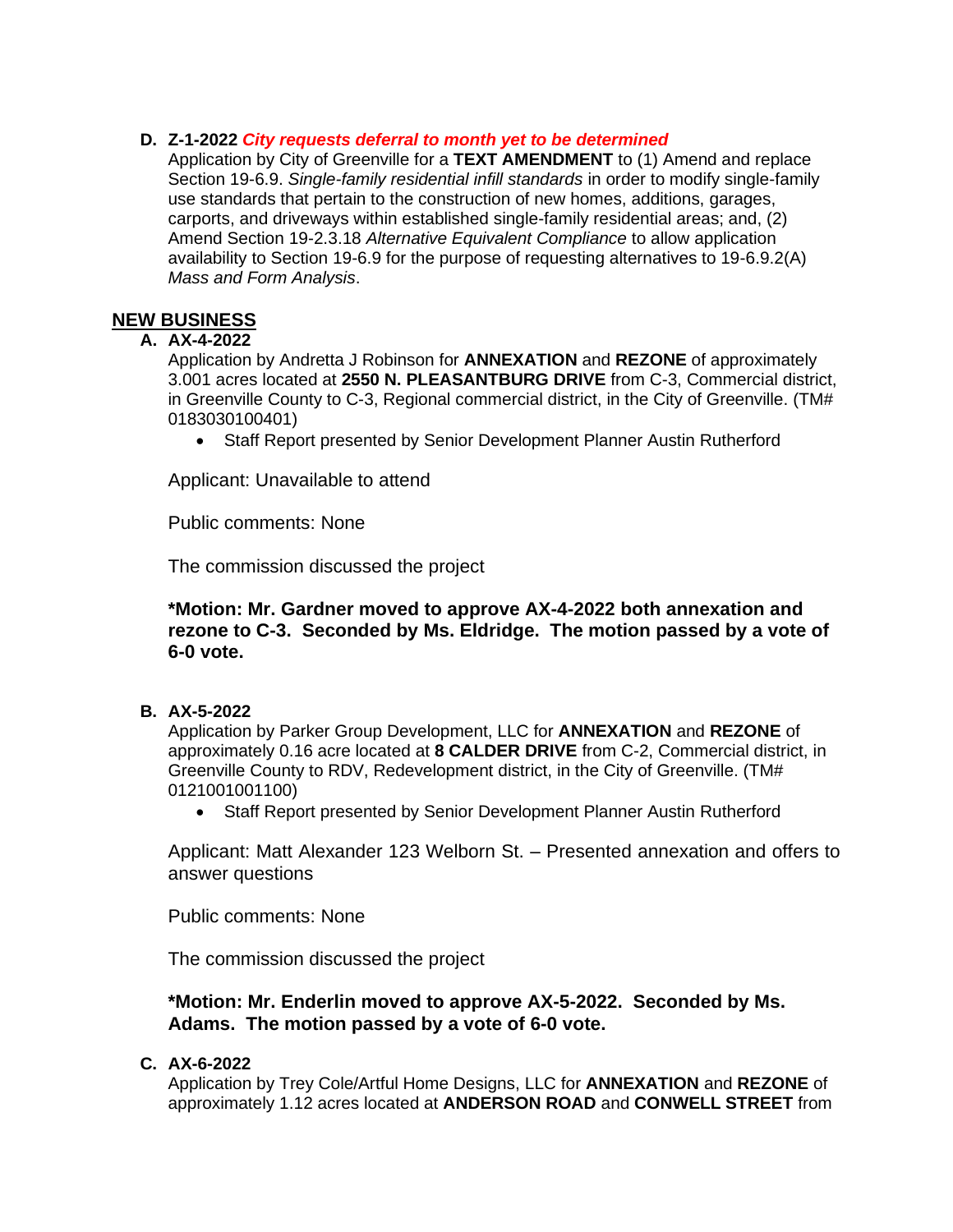C-1, Commercial district, and C-2, Commercial District, in Greenville County to RM-2, Single-family and multifamily residential district, in the City of Greenville. (TM# 0112000900200, 0112000900400, 0112000900800, 0112000900900)

• Staff Report presented by Senior Development Planner Austin Rutherford

Applicant: Trey Cold 417 N. Markley St. – Presented project and offered to answer questions.

Public comments: Dot Russell, 4A Odessa St. – Spoke for Sterling Neighborhood Association and provided details about Mr. Cole attending their neighborhood meeting and they were in favor of this project.

The commission discussed the project

#### **\*Motion: Mr. Randolph moved to approve AX-6-2022. Seconded by Mr. Gardner. The motion passed by a vote of 6-0 vote.**

#### **D. AX-7-2022**

Application by Lead Academy for **ANNEXATION** and **REZONE** of approximately 16.704 acres located at **804 MAULDIN ROAD** from S-1, Services district, in Greenville County to S-1, Service district, in the City of Greenville. (TM# M014010100802)

• Staff Report presented by Senior Development Planner Austin Rutherford

Applicant: Sonny Surkin, 176 Tupelo Dr., Greer, SC – Presented annexation and offers to answer questions

Public comments: None

The commission discussed the project

#### **\*Motion: Mr. Gardner moved to approve AX-7-2022. Seconded by Ms. Eldridge. The motion passed by a vote of 6-0 vote.**

#### **E. SD-22-2022** *Applicant has requested deferral to May 2022*

Application by Rich Hincapie for a **SUBDIVISION** of 0.697 acre located at **25 WINN STREET AND ALLISON STREET** from 2 LOTS to 4 LOTS. ("Fondo Development") (TM# 0021000102012 and 0021000101900)

#### **F. Z-4-2022**

Application by Renaissance Custom Homes for a **PLANNED DEVELOPMENT**  modification of 2.95 acres at **N. PLEASANTBURG DRIVE AND RENAISSANCE ROW DRIVE** for the addition of 36 single-family attached lots. ("Renaissance Place") (TM# 0276000300501, 0276000301505)

• Staff Report presented by Development Planner Ben Abdo

Applicant: Stephanie Gates, 225 Rocky Creek Rd – Presented project modification and offers to answer questions.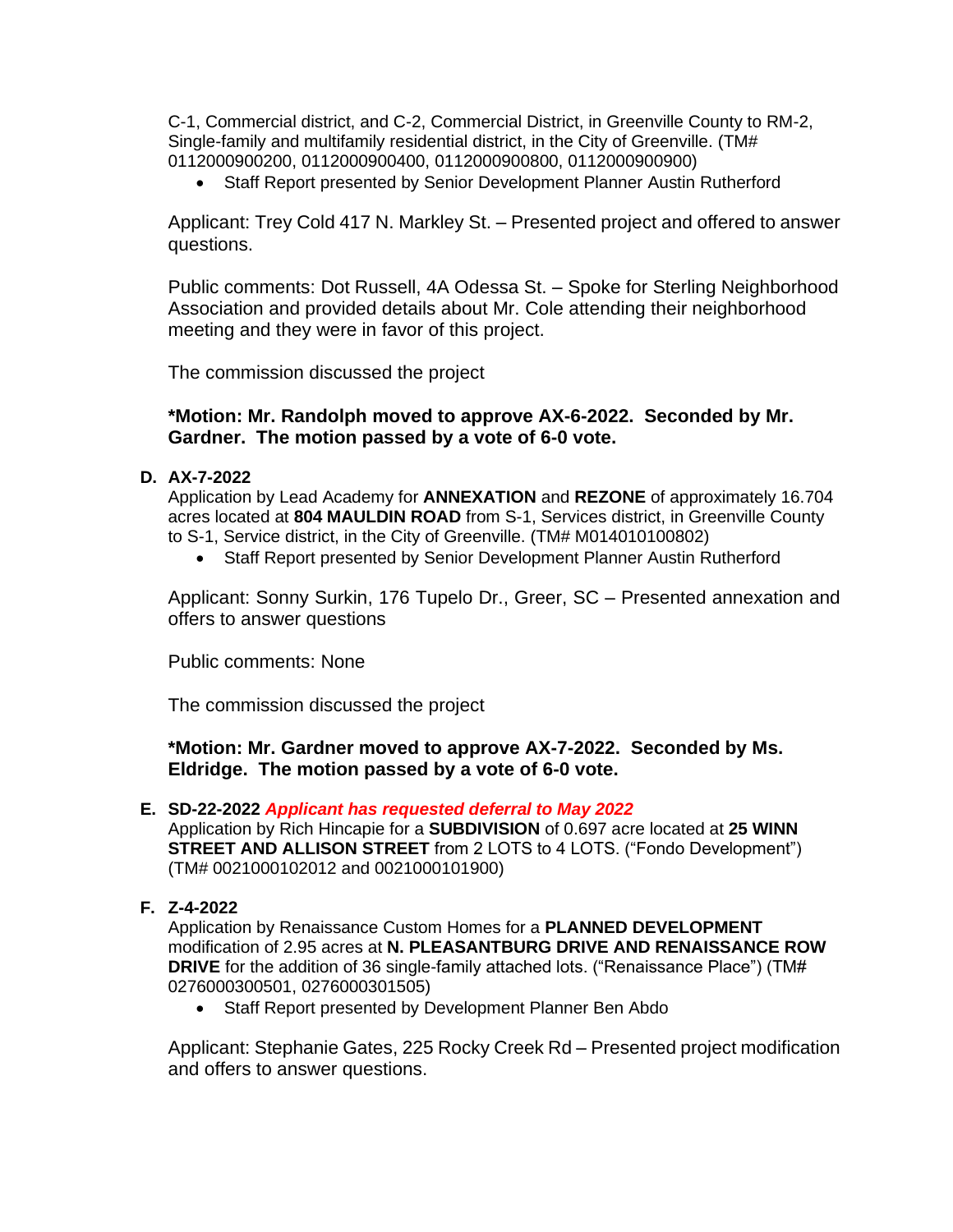- Commission asked about any improvements to the right-away and sidewalk areas.
- Commission asked about buffering for noise and traffic for the townhomes and the purpose for the commercial space

Public comments: None

The commission discussed the project

**\*Motion: Mr. Enderlin moved to approve Z-4-2022 with staff conditions and comments. Seconded by Mr. Gardner. The motion passed by a vote of 6-0 vote.**

#### **G. MD-21-658M**

Application by MHK Architecture for a **MULTI-FAMILY DEVELOPMENT** modification on approximately 0.97 acre located at **MAYBERRY STREET AND DELANO DRIVE** for 97 apartment units. ("The Delano") (TM# 0055000200115)

- Staff Report presented by Senior Urban Designer Barrett Armstrong
	- o Commission asked about the shared parking contract timeline.
	- o Commission asked about the number of affordable housing units
	- $\circ$  Commission asked about incentive requirements for affordable unit threshold.

Applicant: Krish Patel, 606 Crescent Ave. – Presents project and offers to answer questions

Public comments: None

The commission discussed the project

## **\*Motion: Mr. Enderlin moved to approve MD-21-658M. Seconded by Mr. Gardner. The motion passed by a vote of 6-0 vote.**

#### **H. Z-5-2022**

Application by City of Greenville for a **TEXT AMENDMENT** to Section 19-2.3.13 *Land development* to create procedures for naming of developments reviewed by the Planning Commission.

- Staff Report presented by Associate Planner Jordan Harris
	- o Commission asked if all developments are required to have a name and what motivated this amendment?
		- Response from addressing procedures and E911 location processes.

Applicant: City of Greenville

Public comments: None

The commission discussed the project: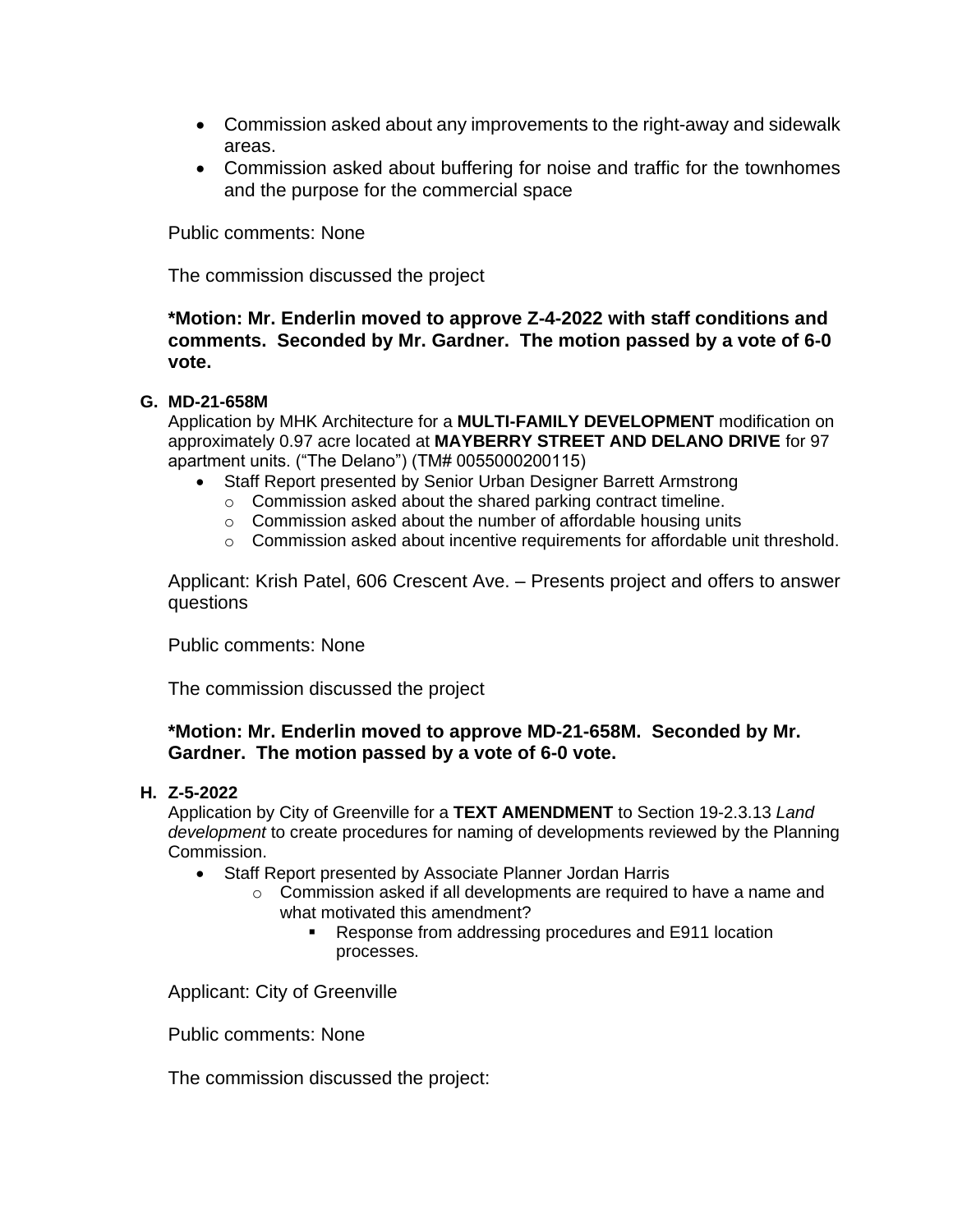Commissioner Randolph had concerns for this amendment as when developer chooses poor naming choices and this may provide the public a forum to complain due to unrelated issue.

**\*Motion: Mr. Enderlin moved to approve Z-5-2022. Seconded by Ms. Eldridge. The motion passed by a vote of 4-2 vote.**

## **I. WAV-22-248** *NOT A PUBLIC HEARING*

Application by The Gateway Companies/Josh Mandell for a **WAIVER** to the one-year wait period for resubmittal of a **STORMWATER MANAGEMENT VARIANCE** on 8.3 acres located on WEBB ROAD. (TM#s 0260000101216, 0260000101215, 0260000101100, 0260000101102)

- Staff Report presented by Senior Development Planner Austin Rutherford
	- o Commission asks about timeline to resubmit in March 2023

Applicant: Josh Mandell, (virtual) 22 Birmingham, AL, and Craig Winnall – Presented variance reasonings for project and offers to answer questions

- Commission asked about what an option was previously and what is the new information.
	- o The applicant noted there was a stay on nationwide Army Corps permits which are now available again, we were unaware it had opened back up at the last meeting.
- The Commission asked what the restoration plan after the disturbances of the wetlands is.

**\*Motion: Mr. Enderlin moved to approve WAV-22-248. Seconded by Mr. Randolph. The motion passed by a vote of 6-0 vote.**

## **OTHER BUSINESS**

## **A. Staff Update**

• Mr. Kurjiaka provided an update on the LMO.

**\*Motion: Ms. Eldridge moves to go into executive session to seek legal advice on wetlands at 5:21 PM. Ms. Adams seconds. The motion passed by a vote of 6-0 vote.**

**\*Motion: Ms. Eldridge moves to exit executive session at 5:37 PM. Mr. Gardner seconds. The motion passed by a vote of 6-0 vote.**

## **Adjourned at 5:40 PM**